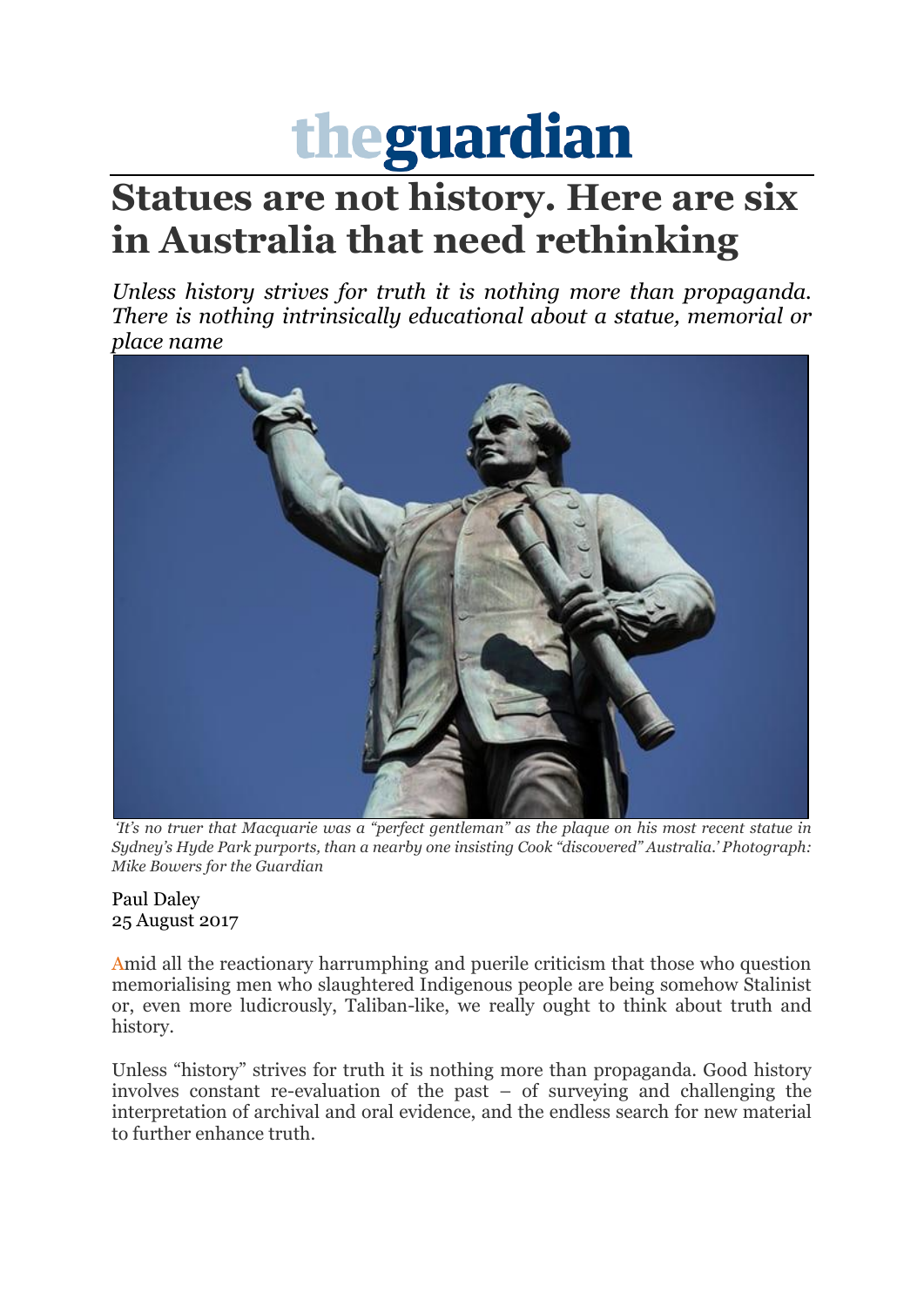Memorials, statues and the nomenclature afforded to places of public importance in the name of prominent (mostly) men are moments frozen in time. As individual pieces of stone and bronze, or as names on maps, they are fragments of the past that often tell us more about the politics and mores of their era than they do about what actually happened.

Politics is frequently more intrinsic than history to such statues of the famous.

Statues dedicated to Captain James Cook – or to other early killers of Indigenous men, women and children, murderers such as Governor Lachlan Macquarie, the syphilitic John Batman, Thomas Mitchell or Alfred Canning – are not, of themselves, histories of the people they memorialise. Indeed, sometimes, they are the opposite: they are anti-histories.

#### We do not learn history from monuments and statues, but from interrogating and challenging them

It's no truer that Macquarie was a "perfect gentleman" (I've written reams in the past five years highlighting his violence and use of "terror" against Aboriginal people) as the plaque on his most recent statue in Sydney's Hyde Park purports, than a nearby one insisting Cook "discovered" Australia.



*Captain Cook statue in Hyde Park, Sydney. Photograph: Mike Bowers for the Guardian*

No. We do not learn history from monuments and statues, but from interrogating and challenging them. We learn our history from forensic archival research, from pushing back against orthodoxies, from arguing and debating what's on the page, said in the classroom and thrown back at us by self-appointed guardians of the status quo, be they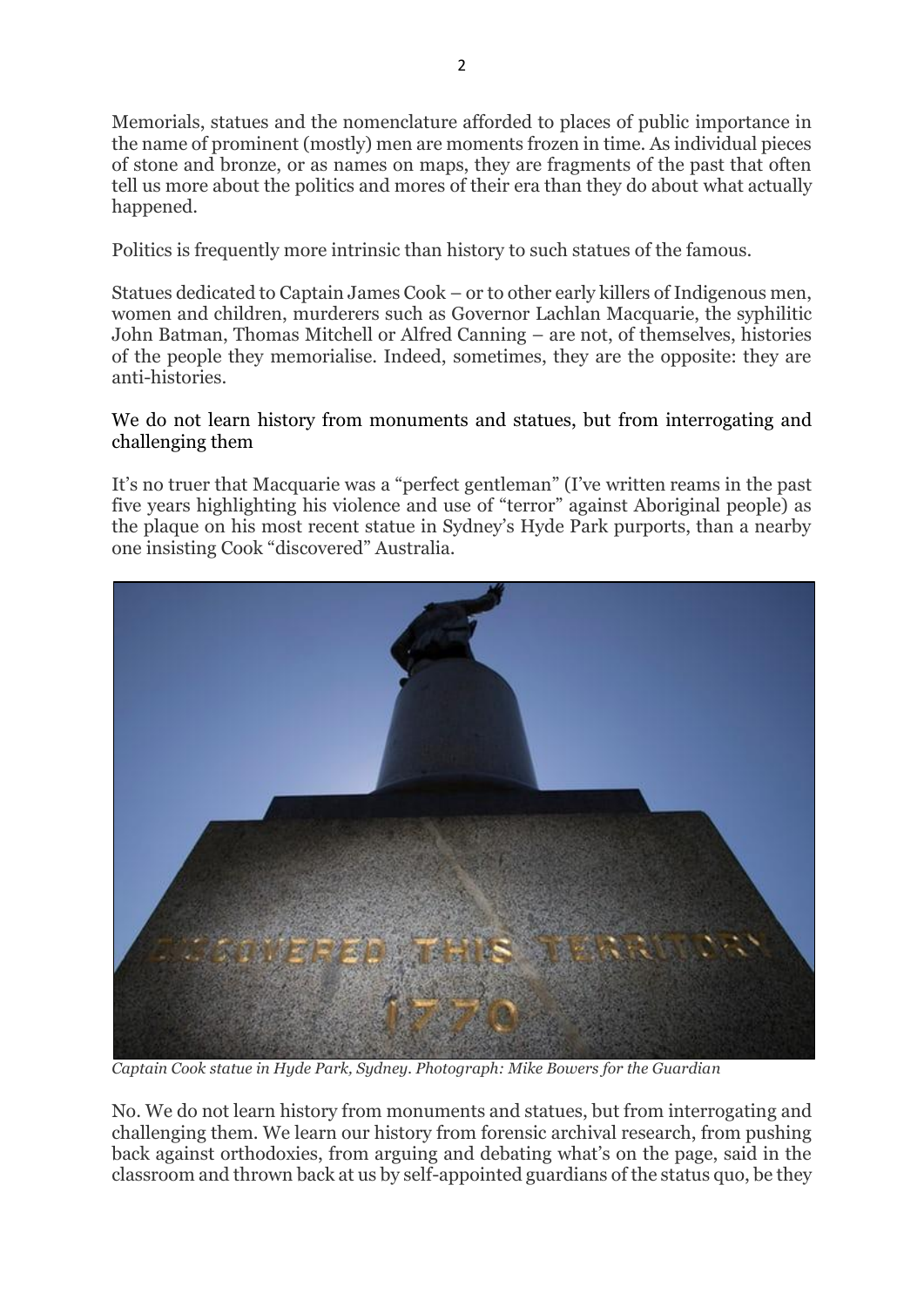shock jocks, denialist academic "historians" and politicians or "look at me"-style reactionary columnists.

"No, no," we are told by critics of the current Australian debate (some of us have been having it for years but, testimony to the enduring cultural potency of American imperialism, it's only gained recent media currency amid arguments about confederate statues in the United States!) "to tear down or change monuments is to mess with or erase history." It all depends, of course, what is erected in their place and what additional plaques, added to existing statuary, might say.

Indigenous activists Gary Foley and Tony Birch – both esteemed historians – have blazed the trail on the nomenclature issue, successfully taking on major institutions, not least Melbourne University, over dedication of bricks and mortar to eugenicists, radical assimilationists, the thieves of ancestral remains and other assorted bastards.

Stripping the names of pioneers who murdered Indigenous people in their droves, from federal and state electorates, is a no-brainer. We should not be arguing the national interest in their names.

Old statues and monuments should, in my view, be amended to include the details about their subjects – the bad and ugly, too. In that way the argument, the search for truth, will continue and the stories of their crimes and their victims might come to overshadow them.

Most importantly, governments – federal, state and local – ought to think very carefully about who they memorialise with statuary and nomenclature. While the argument rages, here's a short list (I'm working on a much longer one) to consider. Real history can only benefit.

#### **Lachlan Macquarie**

Dedicating the Hyde Park statue to Macquarie in 2013, Sydney Lord Mayor Clover Moore said she revered the fifth governor of New South Wales as "an early hero". Was she not aware of his massacring of Aboriginal people to Sydney's west in April 1816, his insistence that victims be hung from trees to instil the "utmost terror" and his ordering of the theft of Indigenous children from the killing grounds? There's no mention of this on the statue of this "perfect gentleman". It stands as a historically pointless monument, its future under reconsideration.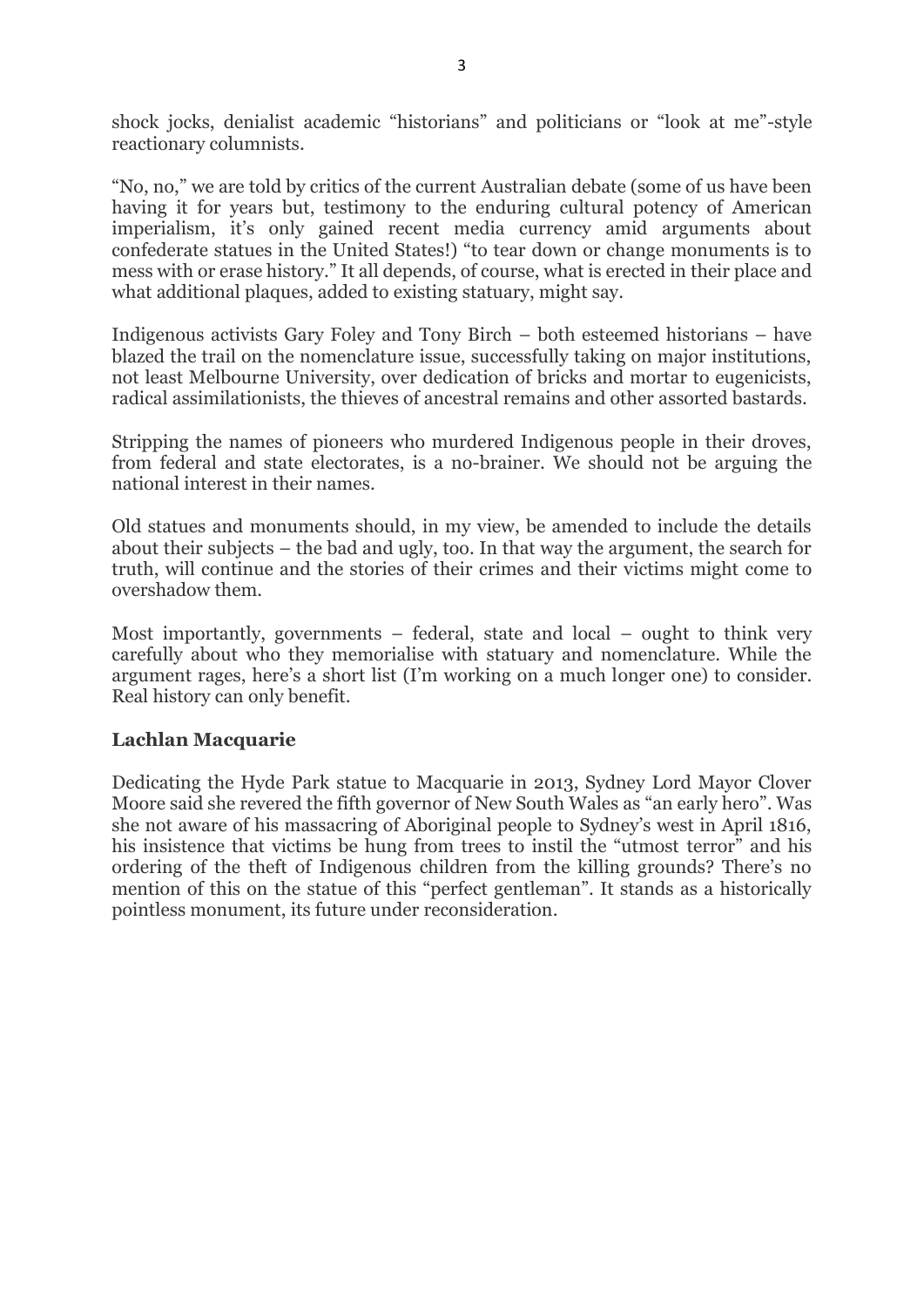

*Then Governor Marie Bashir, Sydney Lord Mayor Clover Moore and NSW Premier Barry O'Farrell unveil a statue of Governor Lachlan Macquarie in Sydney's Hyde Park in 2013. Photograph: Toby Mann/AAP*

## **John Batman**

Innumerable monuments in Melbourne testify to the supposed "treaty" (overruled by Britain) between Batman and the Wurundjeri (a few axes and some beads and flour for a city!). One claims he founded a city on a site "then unoccupied"; none I've seen make mention of his participation in the brutal mass killings of Tasmanian Indigenes. Nineteenth and 20th century historians were largely kind to Batman. Clarity is required. The federal electorate named after him is likely to be renamed. Good.

#### **Thomas Mitchell**

Explorer/surveyor Thomas Mitchell is memorialised in numerous statues and plaques across Australia. He has a town named after him, as well as a Canberra suburb, a highway, an electorate – even a cockatoo. He is regarded as a "larger than life" character whose expeditions are lauded. In 1836 he won mild executive council admonishment (and later a knighthood) after killing seven Indigenous warriors in New South Wales. No official monuments mention this.

#### **Angus McMillan**

A Scot, Angus McMillan gets a great rap from establishment Australian history, which portrays him as an adventurer, generous to the blackfella and an all 'round bonny bloke. He was a mass killer of the local First People. McMillan's own family has demythologised him; in 2016, his great, great, great niece, Scottish journalist Cal Flyn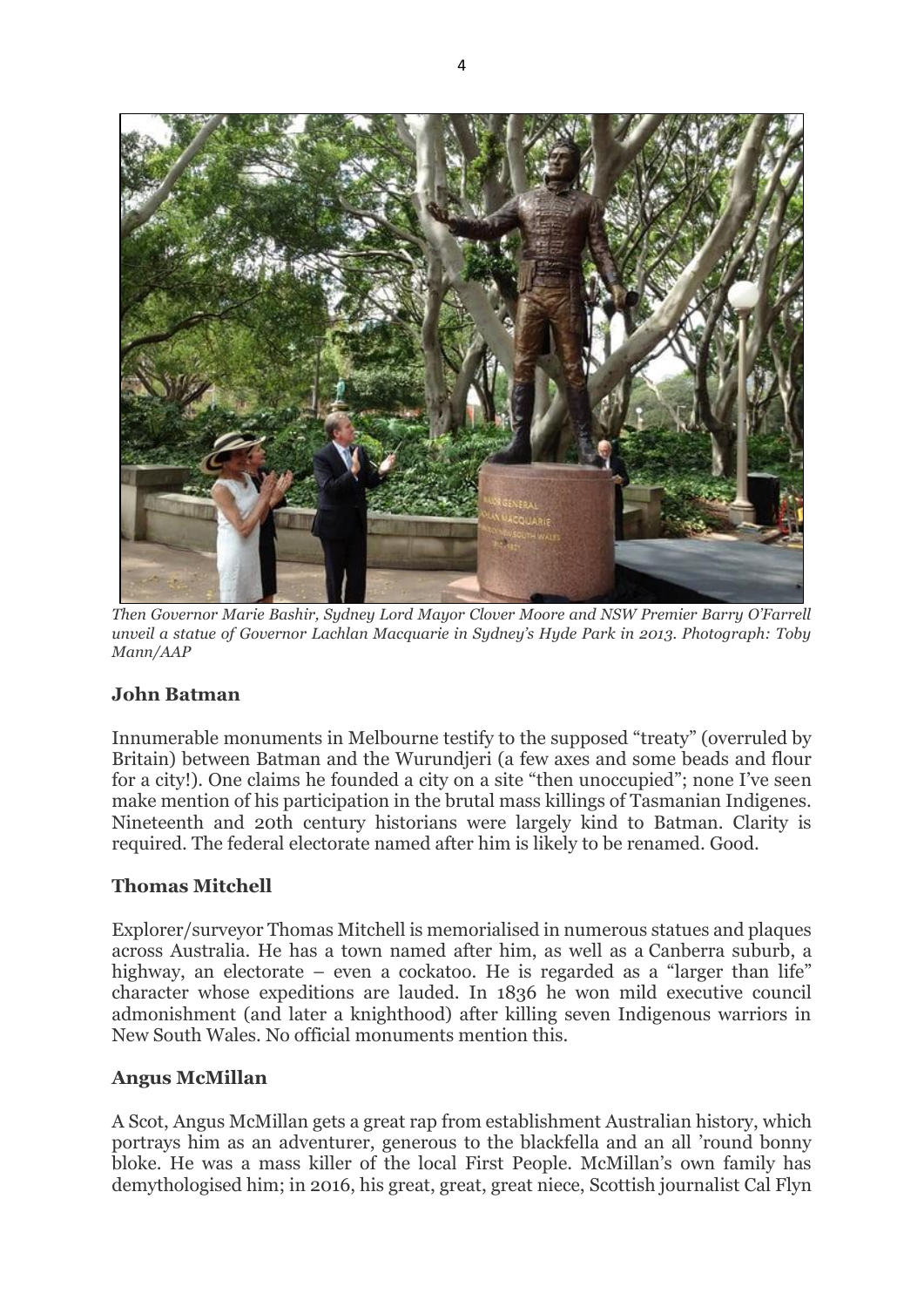revealed in a book the truth about her forebear's involvement in massacring Gippsland's Indigenes. The name of the electorate honouring him is, not before time, likely to be changed. The locals will never forget him though.

# **Alfred Canning**

The vast Western Australian federal electorate of Canning ought to be renamed. I've written before about the cruelty of Canning who in 1906 surveyed a 1,850km livestock track across the continent's western deserts, linking 54 wells between Halls Creek in the Kimberley and Wiluna on the edge of the Gibson Desert. To find the water, he chained Aboriginal people to trees and force fed them salt. Many were brutally killed.



*The Canning Stock Route, near Well 15 in 2008. Photograph: Tim Acker/PR IMAGE*

## **James Cook**

He is probably the most memorialised explorer in Australia. His men shot at least one blackfella during the first moments of continental east coast contact in 1770 (the place had already been inhabited for 60,000-plus years and other visitors – Macassans, Dutch, Portuguese – had been coming to this land for centuries) yet he is too often recorded as the bloke who "discovered" the place. There's rarely mention of the British admiralty's secret instructions to Cook, "... with the consent of the natives to take possession of convenient situations in the country in the name of Great Britain". Which one of those black fellas ever said, "Sure, captain – you can have the lot"?

"Everything that has happened has its roots in this area," reads a somewhat dissenting plaque near the obelisk dedicated to his arrival in Botany.